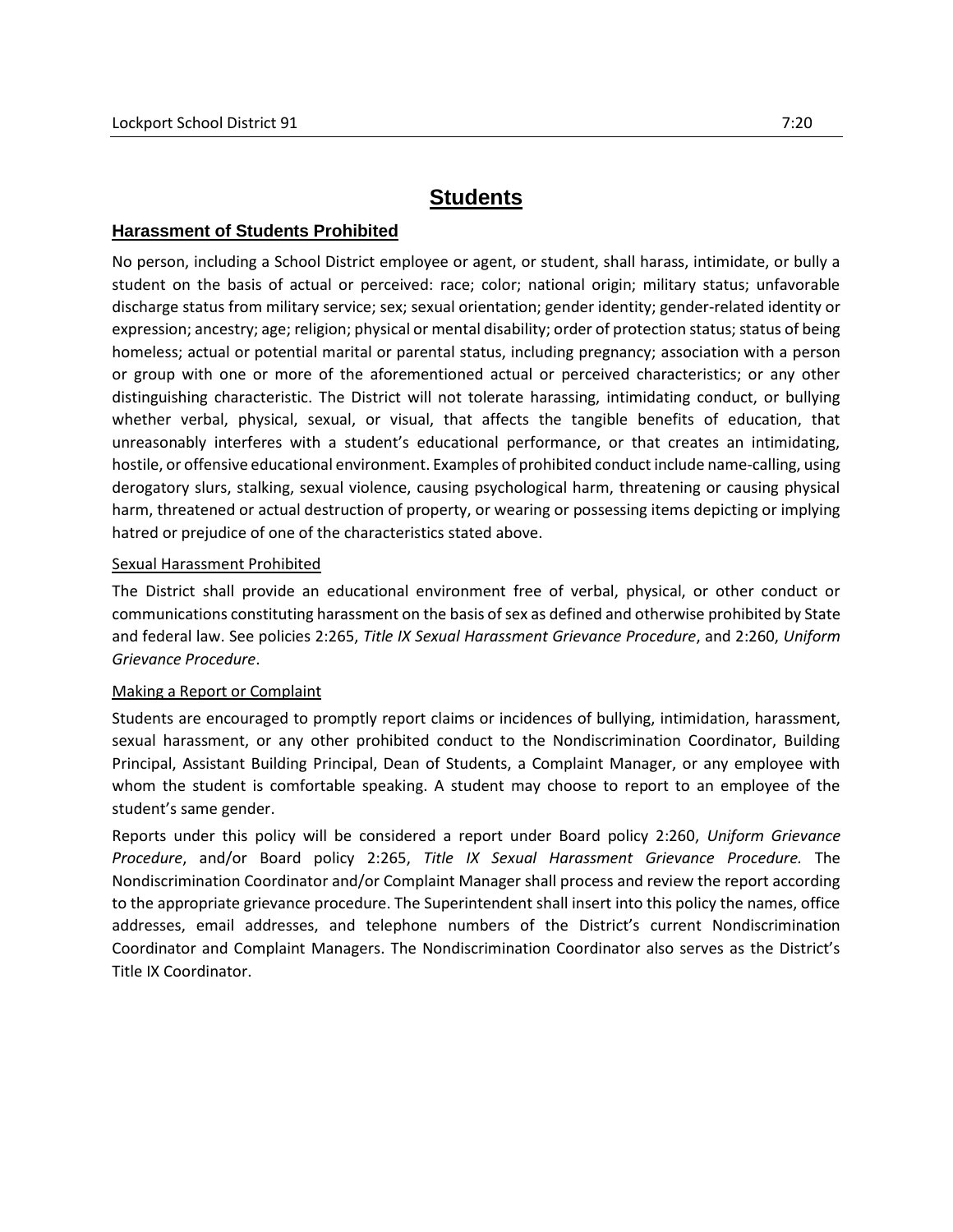#### **Nondiscrimination Coordinator:**

| Dr. Kathleen Wilkey               |
|-----------------------------------|
| Name                              |
| 808 Adams St., Lockport, IL 60441 |
| Address                           |
| kwilkey@d91.net                   |
| Email                             |
| 815-838-0737 Ext. 1107            |
| Telephone                         |

#### **Complaint Managers:**

| Dr. Kathleen Wilkey               | Larry Spencer                     |  |
|-----------------------------------|-----------------------------------|--|
| Name                              | Name                              |  |
| 808 Adams St., Lockport, IL 60441 | 808 Adams St., Lockport, IL 60441 |  |
| Address                           | Address                           |  |
| kwilkey@d91.net                   | kwilkey@91.net                    |  |
| Email                             | Email                             |  |
| 815-838-0737 Ext. 1107            | 815-838-0737 Ext. 1138            |  |
| Telephone                         | Telephone                         |  |

The Superintendent shall use reasonable measures to inform staff members and students of this policy by including:

- 1. For students, age-appropriate information about the contents of this policy in the District's student handbook(s), on the District's website, and, if applicable, in any other areas where policies, rules, and standards of conduct are otherwise posted in each school.
- 2. For staff members, this policy in the appropriate employee handbook(s), if applicable, and/or in any other areas where policies, rules, and standards of conduct are otherwise made available to staff.

#### Investigation Process

Any District employee who receives a report or complaint of harassment must promptly forward the report or complaint to the Nondiscrimination Coordinator or a Complaint Manager. Any employee who fails to promptly comply may be disciplined, up to and including discharge.

Reports and complaints of harassment will be confidential to the greatest extent practicable, subject to the District's duty to investigate and maintain an educational environment that is productive, respectful, and free of unlawful discrimination, including harassment.

For any report or complaint alleging sexual harassment that, if true, would implicate Title IX of the Education Amendments of 1972 (20 U.S.C. §1681 et seq.), the Nondiscrimination Coordinator or designee shall consider whether action under policy 2:265, *Title IX Sexual Harassment Grievance Procedure*, should be initiated.

For any other alleged student harassment that does not require action under policy 2:265, *Title IX Sexual Harassment Grievance Procedure*, the Nondiscrimination Coordinator or a Complaint Manager or designee shall consider whether an investigation under policies 2:260, *Uniform Grievance Procedure*,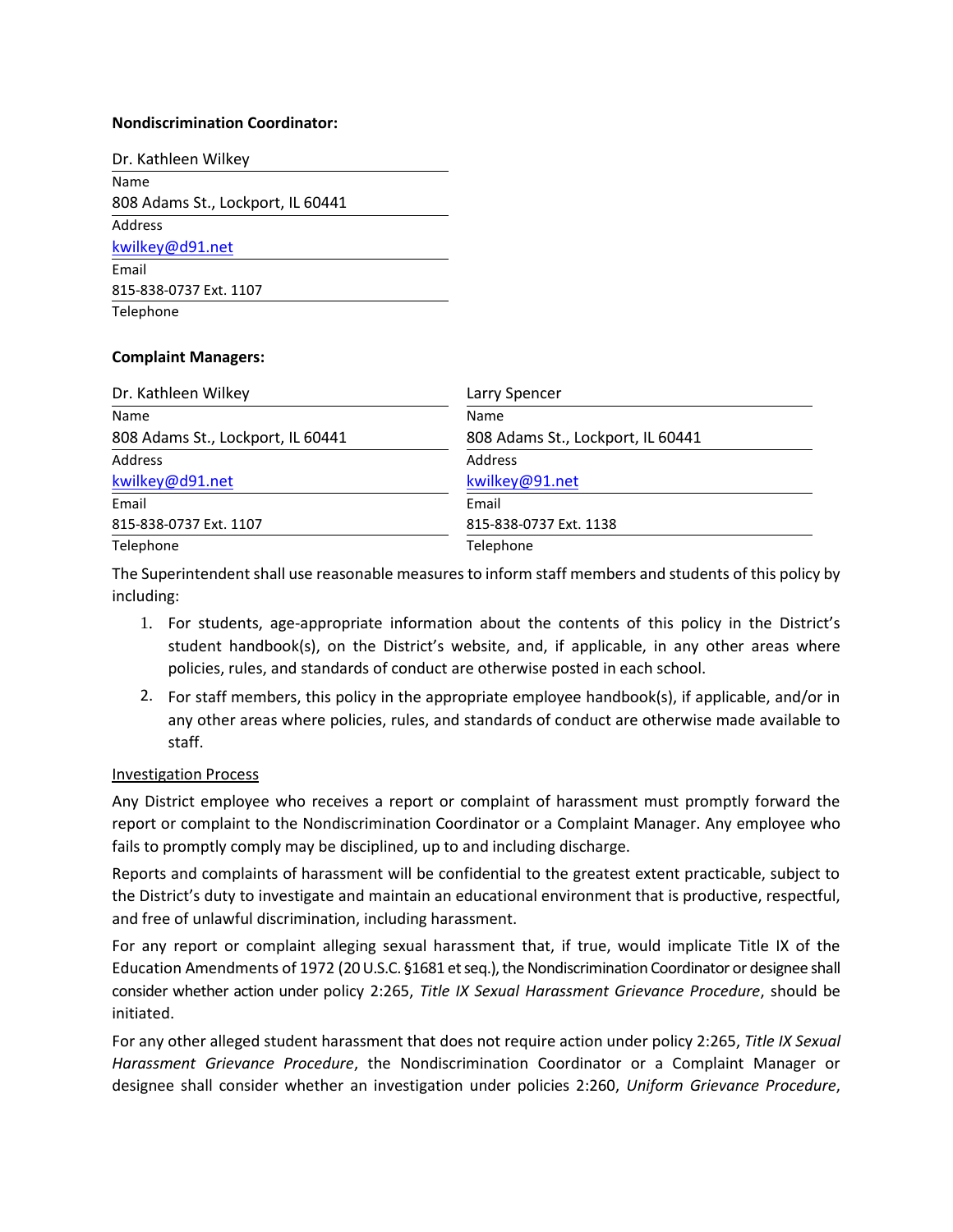and/or 7:190, *Student Behavior*, should be initiated, regardless of whether a written report or complaint is filed.

# Reports That Involve Alleged Incidents of Sexual Abuse of a Child by School Personnel

An *alleged incident of sexual abuse* is an incident of sexual abuse of a child, as defined in 720 ILCS 5/11- 9.1A(b), that is alleged to have been perpetrated by school personnel, including a school vendor or volunteer, that occurred: on school grounds during a school activity; or outside of school grounds or not during a school activity.

Any complaint alleging an incident of sexual abuse shall be processed and reviewed according to policy 5:90, *Abused and Neglected Child Reporting*. In addition to reporting the suspected abuse, the complaint shall also be processed under policy 2:265, *Title IX Sexual Harassment Grievance Procedure*, or policy 2:260, *Uniform Grievance Procedure*.

# **Enforcement**

Any District employee who is determined, after an investigation, to have engaged in conduct prohibited by this policy will be subject to disciplinary action up to and including discharge. Any third party who is determined, after an investigation, to have engaged in conduct prohibited by this policy will be addressed in accordance with the authority of the Board in the context of the relationship of the third party to the District, e.g., vendor, parent, invitee, etc. Any District student who is determined, after an investigation, to have engaged in conduct prohibited by this policy will be subject to disciplinary action, including but not limited to, suspension and expulsion consistent with the behavior policy. Any person making a knowingly false accusation regarding prohibited conduct will likewise be subject to disciplinary action.

### Retaliation Prohibited

Retaliation against any person for bringing complaints or providing information about harassment is prohibited (see policies 2:260, *Uniform Grievance Procedure*, and 2:265, *Title IX Sexual Harassment Grievance Procedure*).

Students should report allegations of retaliation to the Building Principal, an administrator, the Nondiscrimination Coordinator, and/or a Complaint Manager.